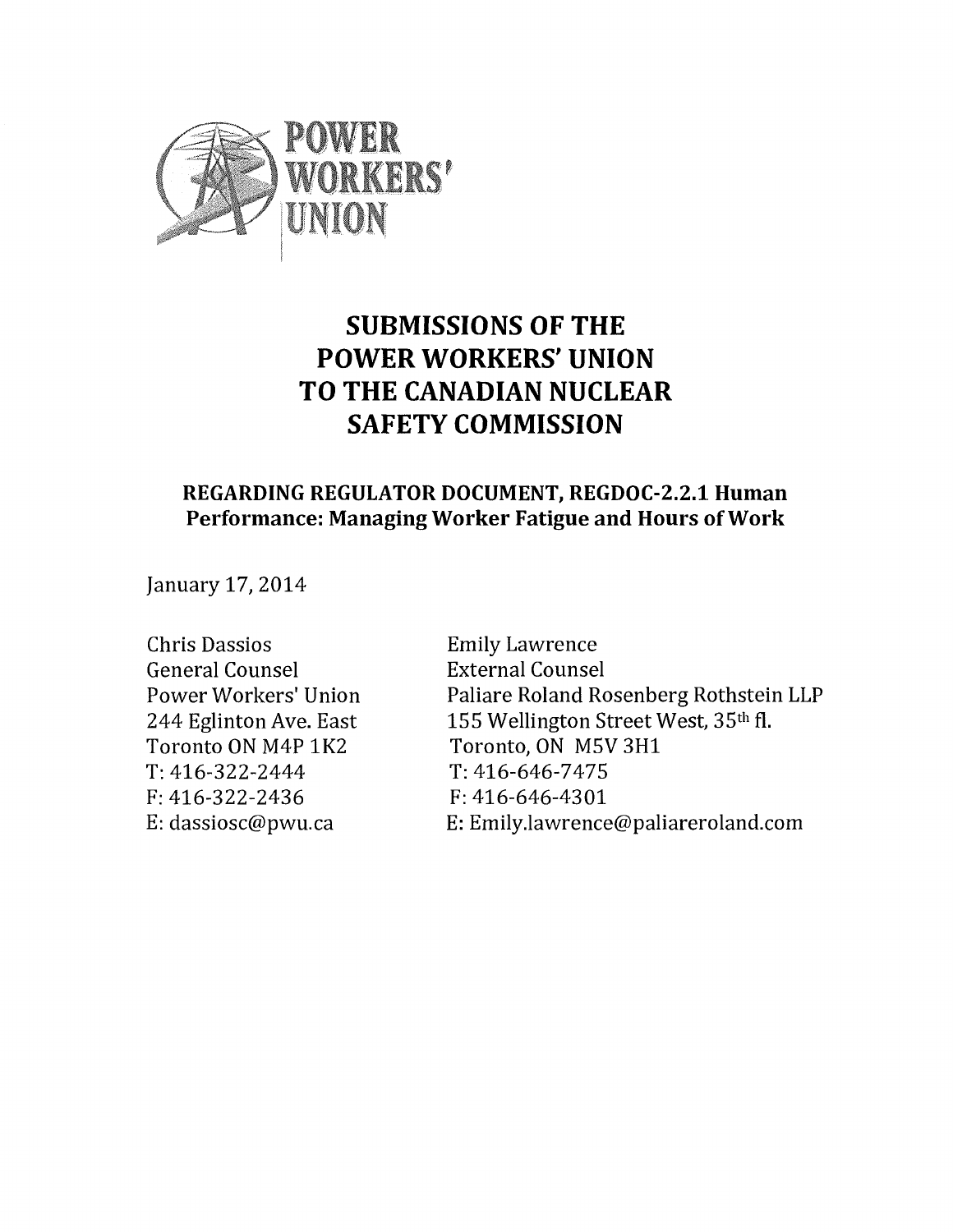## SUBMISSIONS OF THE POWER WORKERS'UNION ON THE DRAFT REGULATORY DOCUMENT 2.2.1, Human Performance: Managing Worker Fatigue and Hours of Work

#### A. Overview

1. The Power Workers' Union ("PWU") has prepared these submissions in respect to the draft regulatory document, REGDOC-2.2.1, Human Performance: Managing Worker Fatigue and Hours of Work (the "Draft Regulatory Document"), developed by the Canadian Nuclear Safety Commission (the "Commission"), to provide guidance for managing worker fatigue and hours of work for workers at nuclear facilities. The PWU has reviewed the Draft Regulatory Document, and the 2013 report prepared by Alison Smiley and Christine Rudin-Brown entitled Review of Criteria for Assessing Shift Schedules in the Nuclear Industry, referenced in the Draft Regulatory Document.

2. The PWU is a trade union which represents over 15,000 workers employed in Ontario's power sector, most of whom are employed in the nuclear power industry. Its members work throughout Ontario and make up a large majority of employees in the nuclear power industry, including certified staff and other employees at Ontario's nuclear power plants, Darlington Nuclear Generating Station, Pickering Nuclear Generating Stations A and B, and Bruce Power Generating Stations A and B. PWU members also form the majority of workers employed at Ontario's other electrical generating facilities, as well as transmission and local distribution companies.

3. PWU members include employees of licensees who work on safety-related systems or perform safety-related tasks with the potential for immediate and direct effect on safety. As an external stakeholder who represents employees in nuclear facilities, the PWU has an important role to play in ensuring that Ontario's nuclear facilities are safe and secure. The PWU has and will continue to work with licensee employers to develop and implement effective policies to ensure fitness for duty of its employees, including policies that deal with worker fatigue and hours of work.

4. The PWU acknowledges and agrees that performance impairment of workers due to fatigue is an important safety concern, and that workers' schedules are a key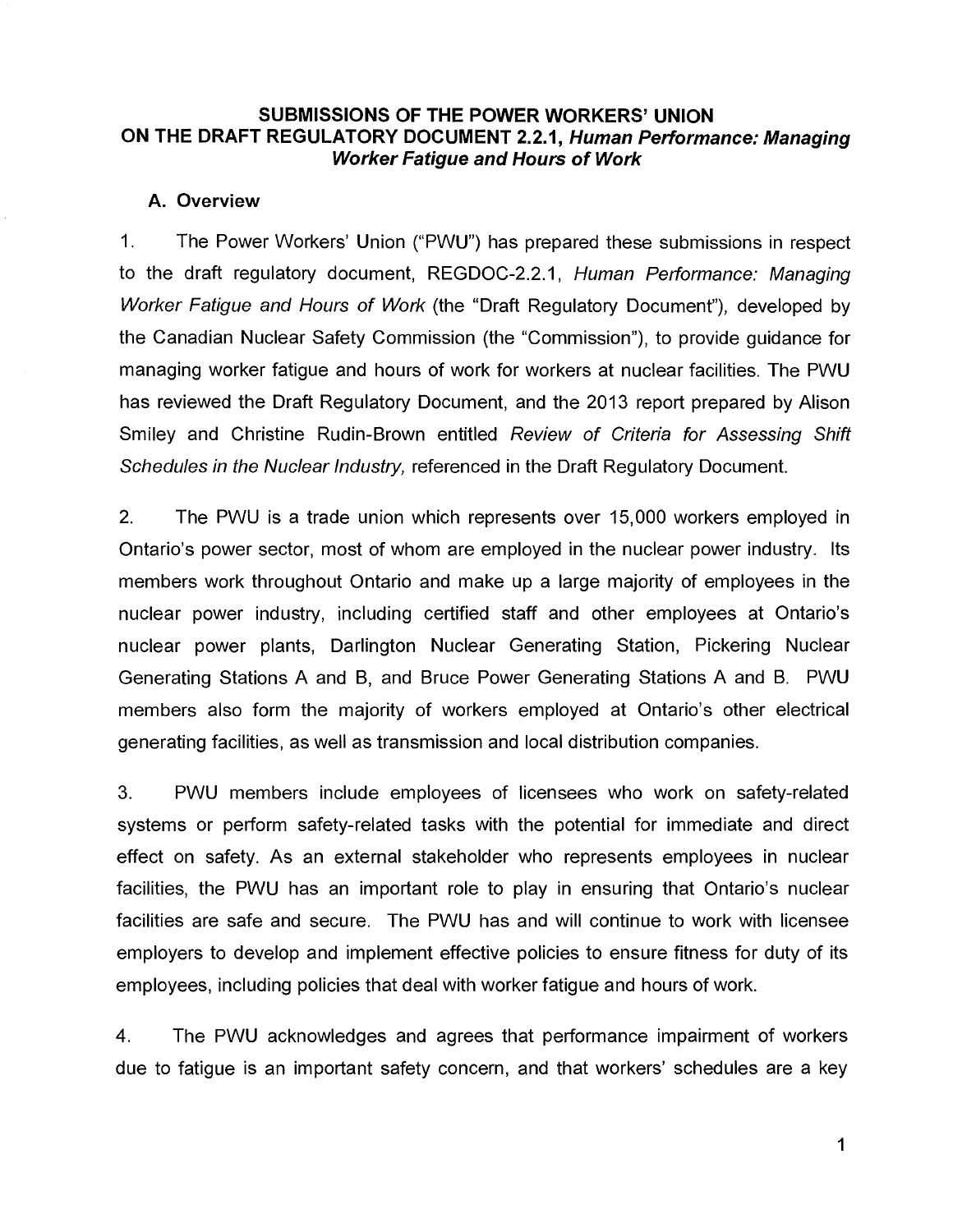contributor to fatigue. As front line workers, PWU members are acutely aware of the need to be alert and otherwise fit for duty, for their own safety and the safety of others.

5. The PWU commends the Commission for its initiative to address all aspects of human performance and fitness for duty of workers. The PWU supports the Commission for the development of requirements and guidance on worker fatigue which are integrated with a licensee's employee management policies. Such requirements must, of course, be in accordance with the terms of the *Employment Standards Act* ("ESA"), or subject to the express and voluntary exemptions to the ESA.

6. The PWU generally supports the proposed Draft Regulatory Document to monitor and manage worker fatigue. In the PWU's experience, the criteria set out in the Draft Regulatory Document accord with the current practices of licensees. To the extent that the Draft Regulatory Document sets out new evidence-based criteria, the PWU supports the proposed criteria.

B. The PWU's Comments on The Draft Regulatory Document

7. The PWU has the following specific comments on the Draft Regulatory Document:

1. Scope

8. The PWU agrees that the Regulatory Document should apply to all employees who work on safety-related systems or perform safety-related tasks with potential for immediate and direct effect on safety, including contractors and subcontractors.

2. Defining Roles and Responsibilities and Training

9. The PWU supports the clear definition and documentation the roles, responsibilities and training requirements for those involved in managing worker fatigue.

3. Identification and Management of Worker Fatigue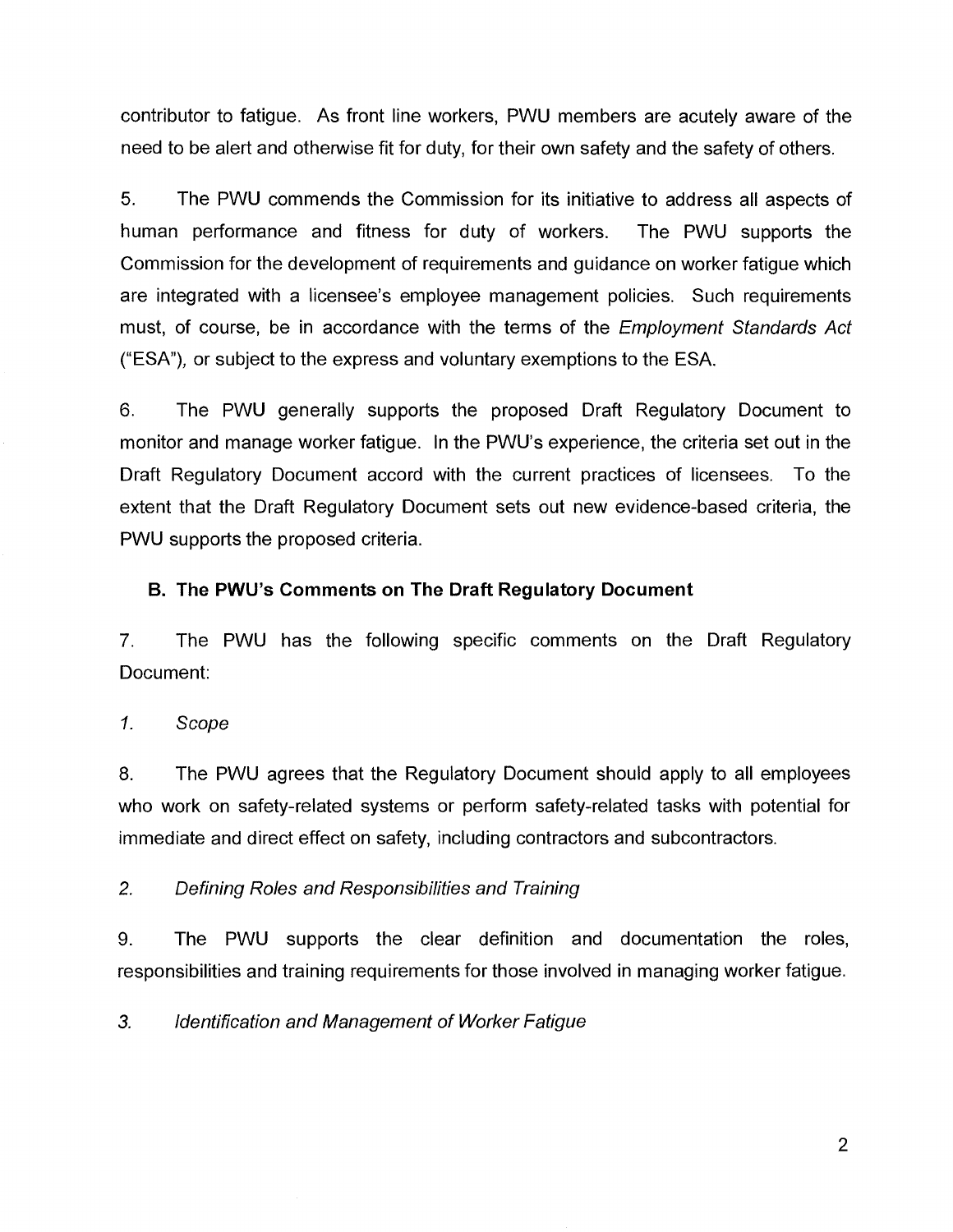10. The PWU notes that Bruce Power and Ontario Power Generation already have fitness for duty policies in place to identify and address fitness for duty issues, including worker fatigue.

11. The PWU notes that the Draft Regulatory Document requires a process to identify and manage workers "with a condition that causes a higher risk of experiencing fatigue" (s. 3.1.3, p.4). PWU members recognise the importance of self-identifying when they are too fatigued to work safely, or have a condition that is likely to affect cognition or alertness. However, workers have rights to privacy over their personal health information. Any process to identify health conditions that contribute to worker fatigue should require workers to disclose only conditions that have clear association with increased fatigue and only to the extent necessary to address potential fatigue. The disclosure should be made, as per current practice, to the medical divisions of the employer (Health Services/Wellness) as opposed to management, who would only be entitled to disclosure of work restrictions, as opposed a diagnosis or other confidential medical information.

12. The PWU supports the use of restorative napping to manage fatigue, and will work with licensees to develop napping policies that are practical and safe.

13. The PWU acknowledges the prudency in scheduling safety-related tasks outside of peak times for fatigue from midnight to 5 a.m. when possible. However, in some circumstances, safety-related tasks are most appropriately performed during the night, to avoid shutting down areas or to manage staffing requirements. Licensees should be given flexibility to schedule safety-related tasks between midnight to 5 a.m., taking account of worker fatigue and other safety-related factors.

## 4. Emergencies and Exceptional Circumstances

14. The PWU recognizes that sometimes limits on hours of work and recovery periods must be exceeded due to emergencies and exceptional circumstances as permitted by relevant legislation. Bruce Power and Ontario Power Generation use an auditable system to track workers' hours and to document when and why hours of work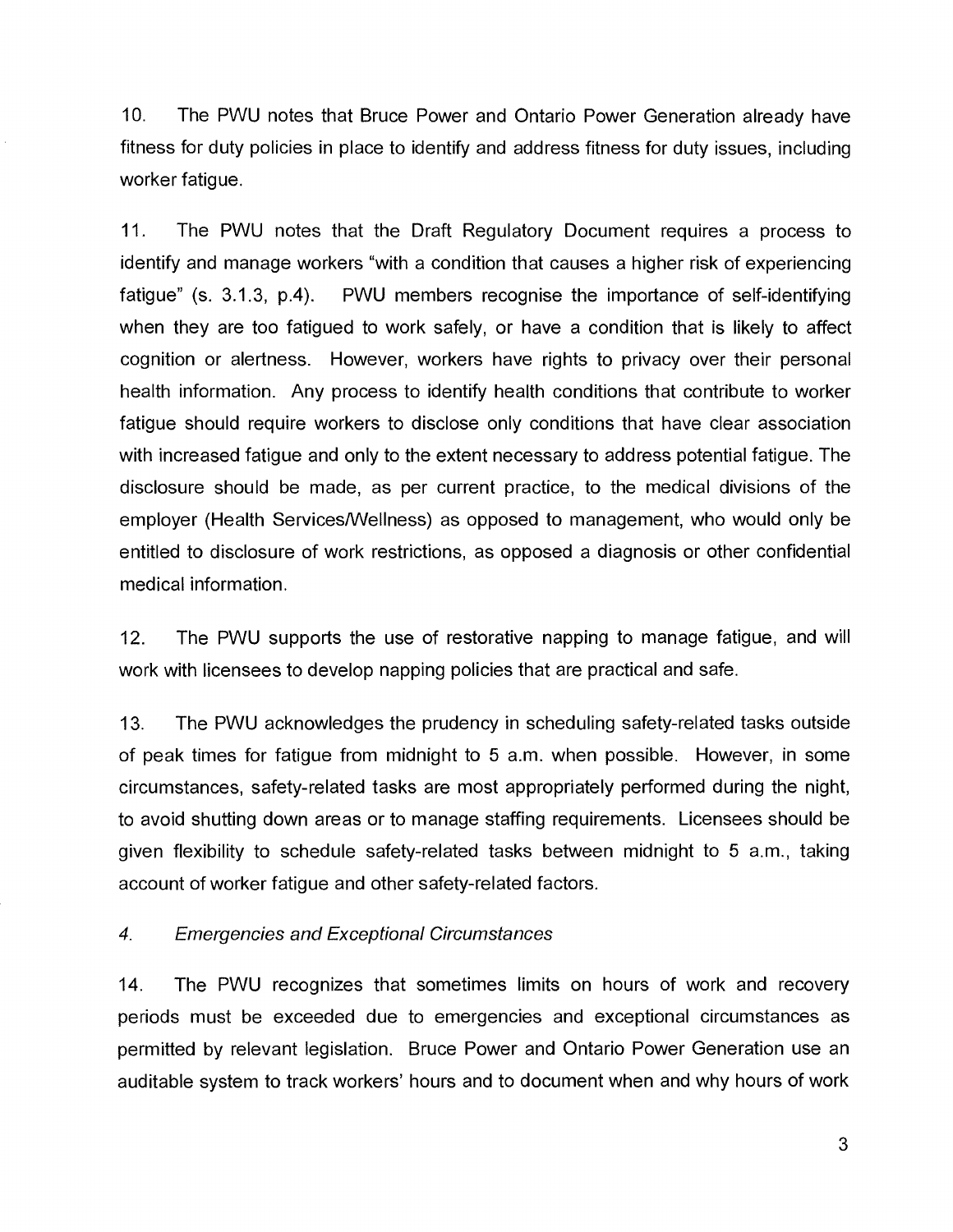and recovery periods are exceeded. The PWU supports the development of policies for opportunities and accommodations to reduce the likelihood of worker fatigue in such circumstances, including for restorative sleep and delays in completing non-essential maintenance.

### 5. Limits on Hours of Work and Recovery Periods

15. The limits on hours of work and recovery periods set out in the Draft Regulatory Document are in large part consistent with the current policies of Bruce Power (as set out in policy BP-PROC-0005, r. 11, Limits to Hours of Work) and Ontario Power Generation (as set out in policy N-PROC-HR-0002, r.4, Limits to Hours of Work).

16. The definition of "night shift" in the Draft Regulatory Document should be clarified. The Draft Regulatory Document defines "night shift" as a "shift that includes time at work between midnight and 5 a.m." which could include afternoon shifts that end after midnight, but before 5 a.m. (ie. 10-hour afternoon shifts from 2pm to 2am). The PWU prefers the definition of "night shift" set out in the Smiley and Rudin-Brown report  $(p, 5)$  as " shift including the period between midnight and 5 a.m."

17. The PWU notes that the proposed limits on hours of work in a 6-week period are based on an average 52-hour work week, and in a 12-month period are based on an average 48-hour work week (with annual vacation). These restrictions may be impractical. Smiley and Rudin-Brown, authors of Review of Criteria for Assessing Shift Schedules in the Nuclear Industry, suggest that these limits are reasonable, but acknowledge that there is limited empirical data to require such limits. The PWU would welcome further consultation by the Commission with stakeholders on these proposed limits.

18. The PWU notes that both Bruce Power and Ontario Power Generation schedule `supernumerary' shifts as part of a rotating work schedule. These shifts constitute a block offive 8-hour days treated as a single sequence of day shifts, and may be worked in a combination of hours per day, or days on and off that do not exceed a 12-hour day, 5 consecutive days,60 hours in a pay period. As employees may become fatigued with rotating shift work, employees are subject under the licensees' policies to recovery

4